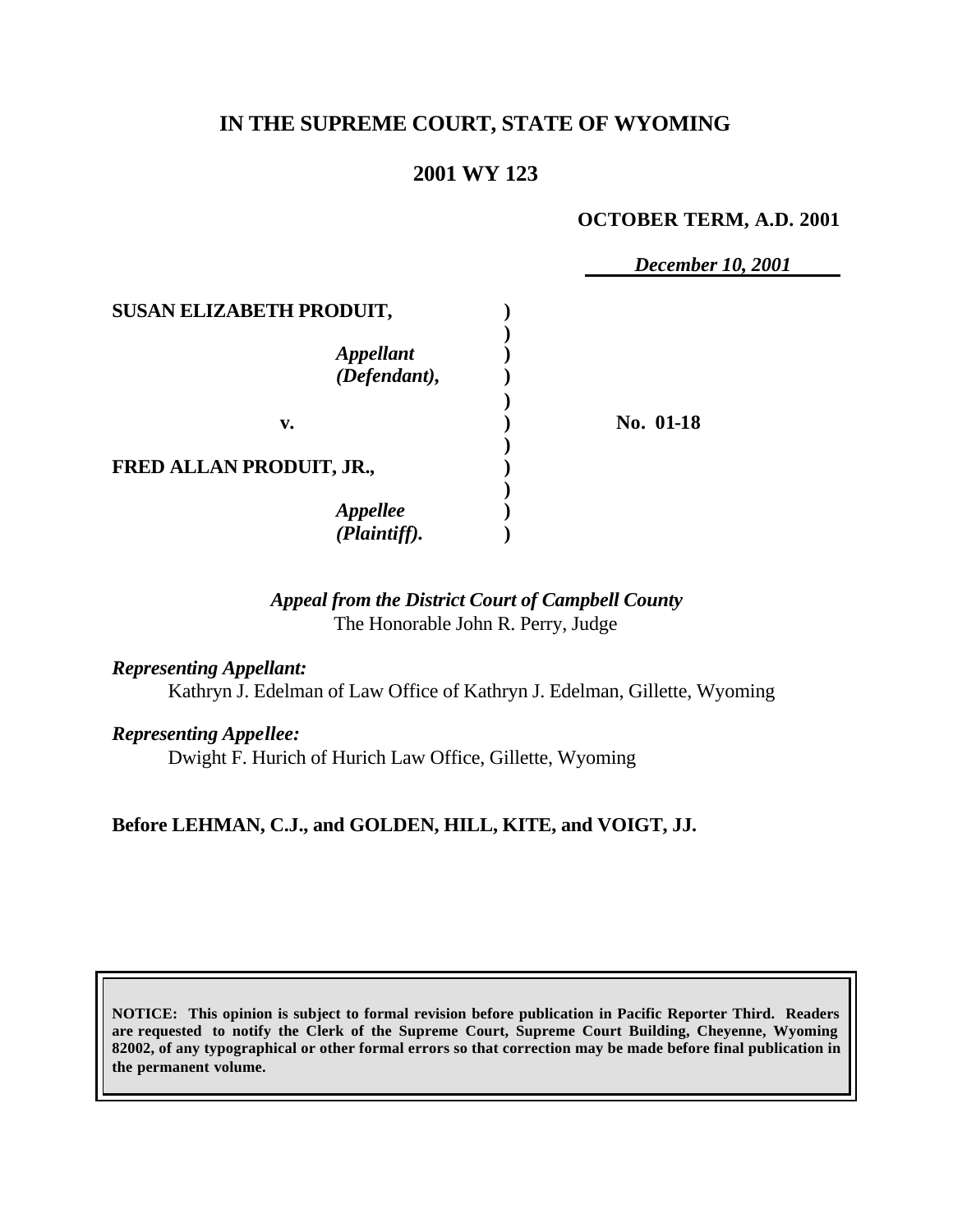KITE, Justice.

[¶1] Susan Elizabeth Produit (the mother) appeals the district court's divorce decree which awards Fred Allan Produit, Jr. (the father) custody of the two boys born during the marriage. We affirm.

#### **ISSUES**

[¶2] The mother presents a single issue:

Did the district court abuse its discretion when it awarded primary custody of the parties' minor children to the father? That is, was the ruling of the court inconsistent with the evidence, clearly erroneous or contrary to the great weight of the evidence?

The father similarly frames only one issue:

Did the district court have sufficient and material evidence to find that it was in the children's best interest to be in the primary custody of their father?

#### **FACTS**

[¶3] The mother and the father were married on April 6, 1991. The couples' first son was born on September 7, 1991, and their second son was born on June 25, 1995. On April 25, 2000, the mother separated from the father, leaving the two boys in the father's care. The eldest child of the marriage has attention deficit hyperactivity disorder (ADHD) for which he receives medication and educational assistance. The mother also has another son, born prior to the marriage and by a different father. At her husband's request, she took this child with her when she left the marital home.<sup>1</sup>

[¶4] In May of 2000, the father filed a divorce complaint and a motion for temporary custody of the two children. The mother answered, counterclaimed, and filed a cross-motion for temporary custody. Subsequent to a temporary custody hearing held on June 20, 2000, the district court issued an "Order of Temporary Custody, Visitation, Child Support, and Medical Insurance" awarding the father temporary custody and the mother visitation rights. This temporary order provided in relevant part:

<sup>&</sup>lt;sup>1</sup> Although the record does not reflect a birth date for this child, he appears to have been approximately ten years old at the time of the divorce trial and roughly one year older than the first son born during the marriage.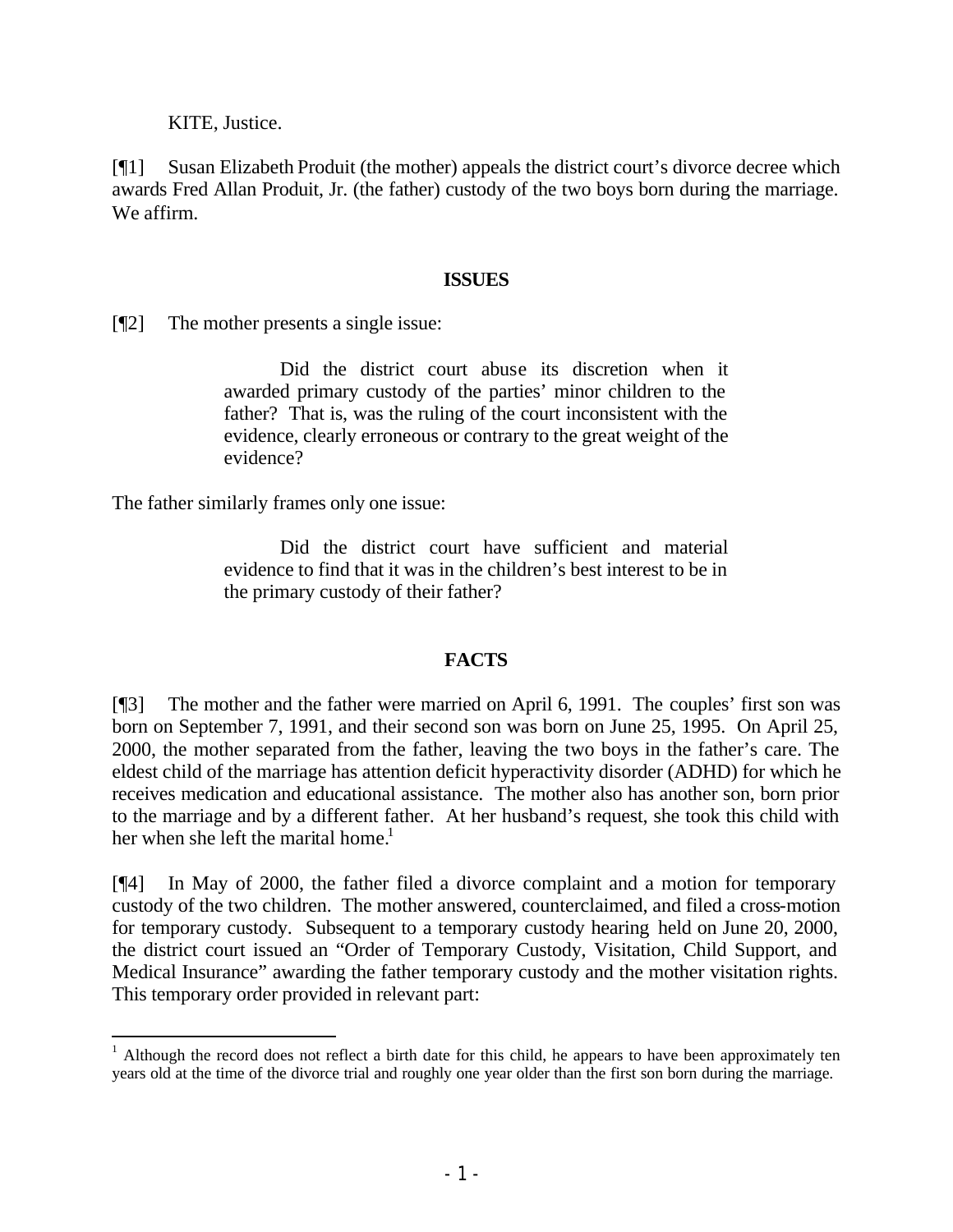[T]he [father] shall have temporary care, custody, and control of the parties' minor children . . . subject to the [mother's] rights of visitation, pending final disposition of this matter or until further order of this Court.

. . . [T]he [mother's] rights of visitation during the pendency of this action shall include every other weekend when Friday is an odd numbered day, from the time the [mother] picks up the children from either the [father] or the babysitter after she gets off work until the following Monday. The [father] will pick up the children from either the babysitter or the [mother] when he gets off work on these Mondays.

. . . [T]he [mother] shall have the right to have the minor children with her for one weeknight overnight per week during the pendency of this action, conditioned on the [mother] not working past 8:00 p.m. and being able to pick up the children shortly thereafter.

. . . [N]either party shall pay child support to the other during the pendency of this action or until further order of this Court.

. . . The [mother] shall cover all costs of babysitting for the minor children during the pendency of this action.

[¶5] The father had custody of the two boys from the date of separation–April 25, 2000– through the divorce trial held on October 17, 2000. At trial, the father testified on his own behalf and also called several witnesses including a frequent babysitter for the boys, a friend with whom the father had coached basketball for the boys, a friend who had witnessed an exchange with the mother, and the father's stepmother. The mother testified on her own behalf but called no other witnesses.

[¶6] Subsequent to the evidentiary presentation, the district court made the following comments regarding his conclusions on the issue of custody:

> As far as child custody is concerned, it appears to me that both parties are fit and proper parents and capable of raising the children. It seems that the children have been doing reasonably well the last several months, so I think it would be in their best interest to continue with that same arrangement that is set forth in the temporary decree and making that permanent with the [father] to have custody and the [mother] to have the visitation as set forth in that order . . . .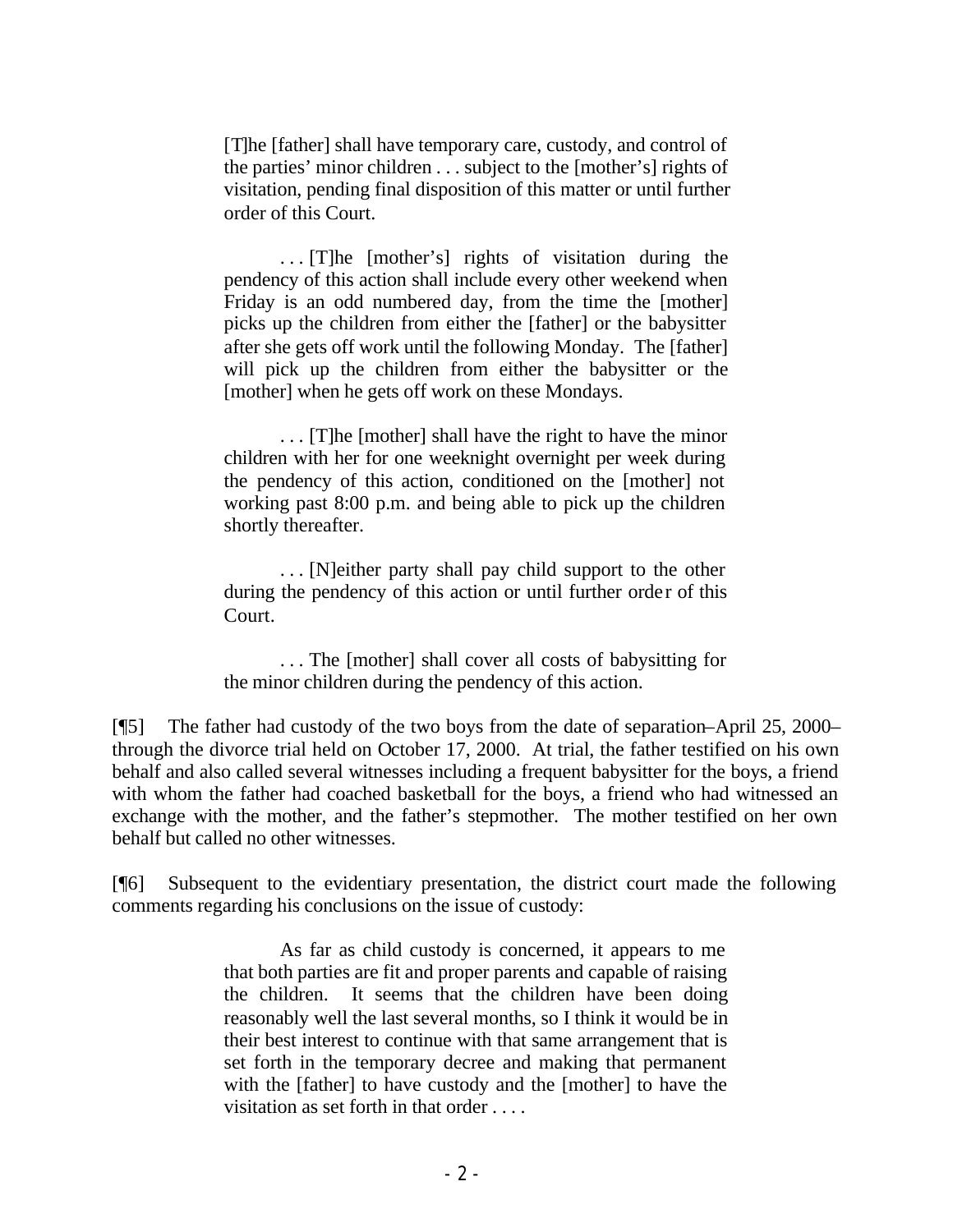The court further determined, consistent with the temporary custody order and the suggestion of the father's counsel, that in lieu of child support the mother would be required to personally provide and/or pay for necessary babysitting. The record reflects no objection by the mother to this resolution of the child support issue.

[¶7] In the written decree issued December 15, 2000, the only findings the district court made specifically with regard to the custody issue were:

> 7. Both parents are fit and proper persons to have custody of the minor children of the parties;

> 8. The arrangements in the *Order of Temporary Custody, Visitation, Child Support, and Medical Insurance* entered on July 18, 2000 appear to be working reasonably well and it would be in the children's best interests to continue with these arrangements[.]

On these findings, the court ordered the father to be the custodial parent with primary responsibility for the care, control, and supervision of the minor children subject to the mother's rights of summer custody and other visitation. The terms of the ordered visitation were virtually identical to the terms set out in the temporary order, with minor language changes due to the permanent nature of the decree.

[¶8] The mother appeals contending the district court abused its discretion by failing to articulate the reasons for the custody award. She also maintains the award constitutes a divided custody arrangement which is not favored by the courts. Lastly, she argues the award is contrary to the great weight of the evidence and ignores the material and uncontroverted fact that she was the children's primary care giver prior to the separation.

## **STANDARD OF REVIEW**

[¶9] We have previously reiterated the well recognized standard of review for custody determinations:

> Custody, visitation, child support, and alimony are all committed to the sound discretion of the district court. It has been our consistent principle that in custody matters, the welfare and needs of the children are to be given paramount consideration. The determination of the best interests of the child is a question for the trier of fact. "We do not overturn the decision of the trial court unless we are persuaded of an abuse of discretion or the presence of a violation of some legal principle." *Fink* [*v. Fink*], 685 P.2d [34,] 36 [(Wyo. 1984)].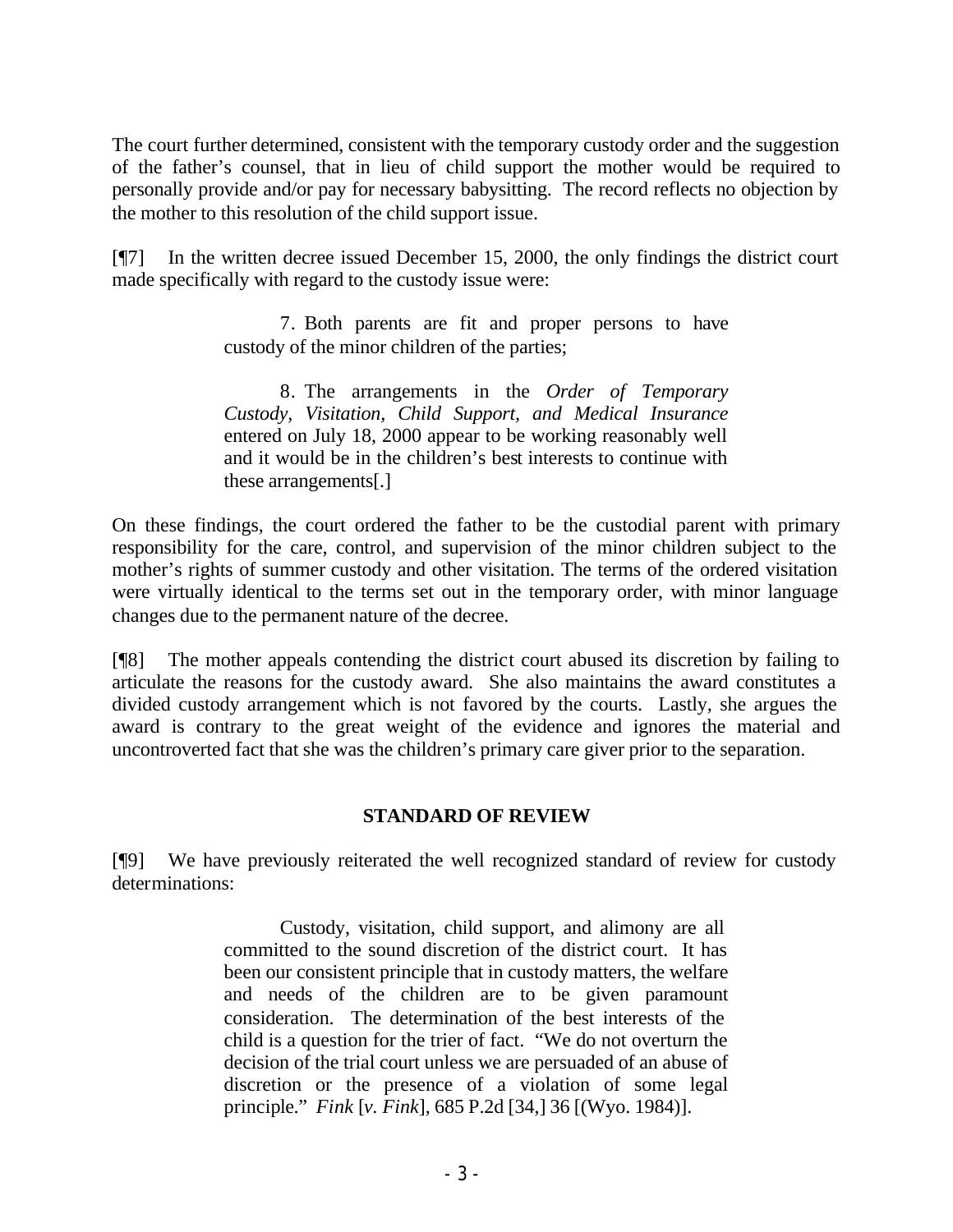*Reavis v. Reavis,* 955 P.2d 428, 431 (Wyo. 1998) (some citations omitted). Judicial discretion is a composite of many things, among which are conclusions drawn from objective criteria; it means exercising sound judgment with regard to what is right under the circumstances and without doing so arbitrarily or capriciously. *Pace v. Pace*, 2001 WY 43, ¶9, 22 P.3d 861, ¶9 (Wyo. 2001); *Vaughn v. State*, 962 P.2d 149, 151 (Wyo. 1998).

> Our review entails evaluating the sufficiency of the evidence to support the trial court's decision, and we afford to the prevailing party every favorable inference while omitting any consideration of evidence presented by the unsuccessful party. We cannot sustain findings of fact not supported by the evidence, contrary to the evidence, or against the great weight of the evidence. Similarly, an abuse of discretion is present when a material factor deserving significant weight is ignored. *RDS v. GEMN*, 9 P.3d 984, 986 (Wyo. 2000).

*Pace*, ¶10.

### **DISCUSSION**

### **A. Required Articulation of Factors in Light of** *Resor* **and** *Pace*

[¶10] The mother contends the district court failed to articulate sufficient findings to support the custody award to the father. She refers to both the district court's limited pronouncements at the conclusion of the trial and the decree findings at paragraphs 7 and 8, set out above in the recitation of the facts. Although we have consistently and strongly urged the district courts to make a record of the critical circumstances and factors which constitute the foundation of a custody award, we have yet to command this be done in all instances.

> In *Reavis*, we suggested that the trial court spell out its reasons so that counsel and the reviewing court will know what those reasons are, and be in a position to evaluate the soundness of its decision. *We continue to encourage a trial court relying on discretionary power to place on record the circumstances and factors that were crucial to its determination. However, it is not required to do so.*

> Additionally, our rules do not require the trial court to issue findings of fact "unless one of the parties requests it before the introduction of any evidence, with the view of excepting to the decision of the court upon the questions of law involved in the trial." W.R.C.P.  $52(a)$ .... Neither party made such a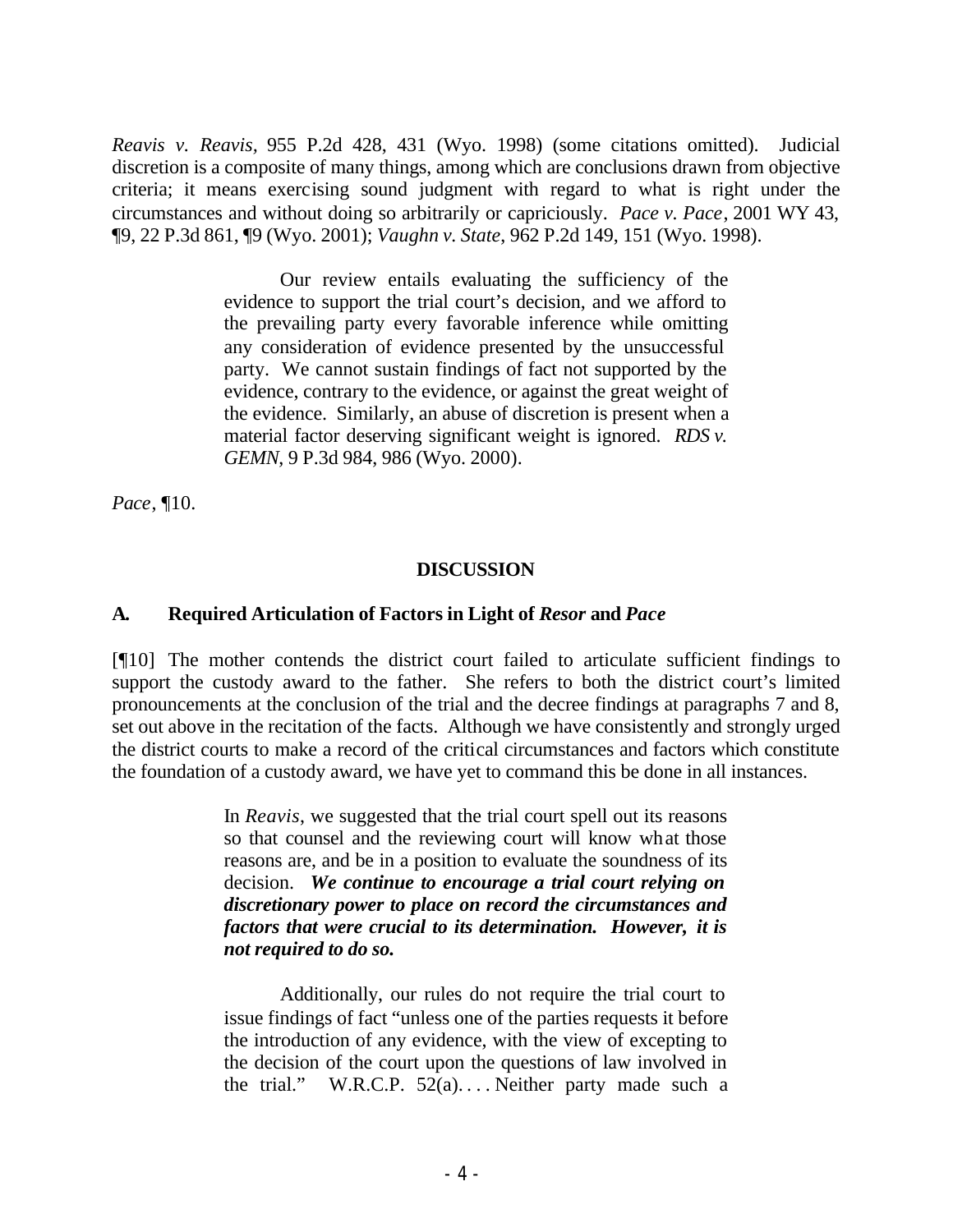request and, as such, .. . will not be heard to complain of the absence of formal findings.

*Resor v. Resor*, 987 P.2d 146, 148 (Wyo. 1999) (citation omitted and emphasis added). The general rule is that no findings are required absent a request pursuant to W.R.C.P. 52(a). In this case, the parties made no such request.

[¶11] In *Pace,* we enunciated one specific exception to the general rule in split custody situations. We defined the concept of "splitting custody" to mean those instances where siblings are separated from one another through custody awards to different parents.

> As future guidance to the trial courts, we hold that, when the exercise of its discretion in custody matters involves splitting custody of children between parents or other unconventional custody approaches, the trial court must provide an explanation of its reasoning and place its findings on the record. A reasoned explanation and an expression of findings of a trial court's conclusion will assure this court that a comprehensive evaluation of all relevant factors occurred prior to the award of custody.

*Pace*,  $\P$ 17 (footnote omitted). The instant case does not present a split custody scenario, and, for this reason, the *Pace* exception is inapplicable.

[¶12] Although explicit findings are not generally compelled, we note that Wyo. Stat. Ann. § 20-2-201(a) (LexisNexis 2001) became effective July 1, 2000, and sets out the factors the court shall consider in the proper disposition of children in a divorce. 2000 Wyo. Sess. Laws ch. 34,  $\S$ § 1,  $8<sup>2</sup>$ . This statute, although not specifically requiring findings as to the various

(i) The quality of the relationship each child has with each parent;

(ii) The ability of each parent to provide adequate care for each child throughout each period of responsibility, including arranging for each child's care by others as needed;

(iii) The relative competency and fitness of each parent;

 <sup>2</sup> Section 20-2-201(a) provides:

<sup>(</sup>a) In granting a divorce, separation or annulment of a marriage or upon the establishment of paternity pursuant to W.S. 14-2-101 through 14-2- 120, the court may make by decree or order any disposition of the children that appears most expedient and in the best interests of the children. In determining the best interests of the child, the court shall consider, but is not limited to, the following factors: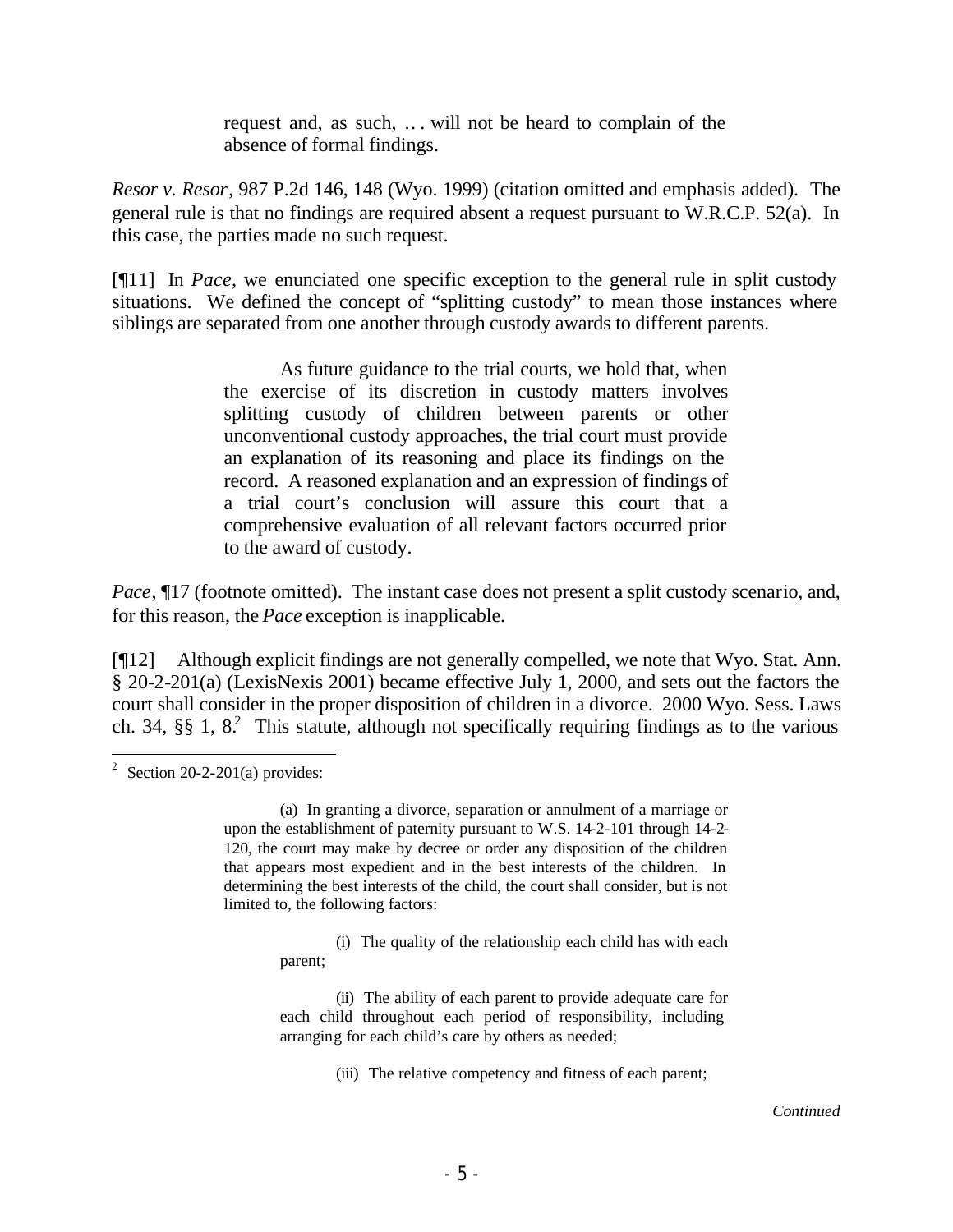factors, does direct the factors the court shall consider in ordering the disposition of children. On appeal, this court can ascertain whether the factors have been appropriately weighed only if the district court's consideration is reflected in the proceeding transcripts, by opinion letter, or as findings in the written order.

[¶13] The instant case is somewhat unusual in that the Honorable Terrence L. O'Brien, now retired, presided over the temporary custody hearing; the Honorable Dan Spangler, retired, presided over the divorce trial; and the Honorable John R. Perry signed the divorce decree. Given multiple judges presided over different phases of the same case, the record is not as clear as it could be. However, bearing this in mind and having thoroughly reviewed this record, we are persuaded the § 20-2-201(a) factors were considered in the course of the divorce trial. We note, in the future, remand may be necessary if the consideration of § 20-2- 201(a) factors is not patent in the district court record.

#### **B. Divided Custody Allegation**

\_\_\_\_\_\_\_\_\_\_\_\_\_\_\_\_\_\_\_\_\_\_\_\_\_\_\_\_\_\_\_\_\_

[¶14] The mother also maintains the custody award constituted divided custody. Relying on *Reavis*, 955 P.2d 428, she further argues the district court's findings were inadequate. Her reliance on this case is misplaced.

(vii) The ability and willingness of each parent to allow the other to provide care without intrusion, respect the other parent's rights and responsibilities, including the right to privacy;

(viii) Geographic distance between the parents' residences;

(ix) The current physical and mental ability of each parent to care for each child;

(x) Any other factors the court deems necessary and relevant.

<sup>(</sup>iv) Each parent's willingness to accept all responsibilities of parenting, including a willingness to accept care for each child at specified times and to relinquish care to the other parent at specified times;

<sup>(</sup>v) How the parents and each child can best maintain and strengthen a relationship with each other;

<sup>(</sup>vi) How the parents and each child interact and communicate with each other and how such interaction and communication may be improved;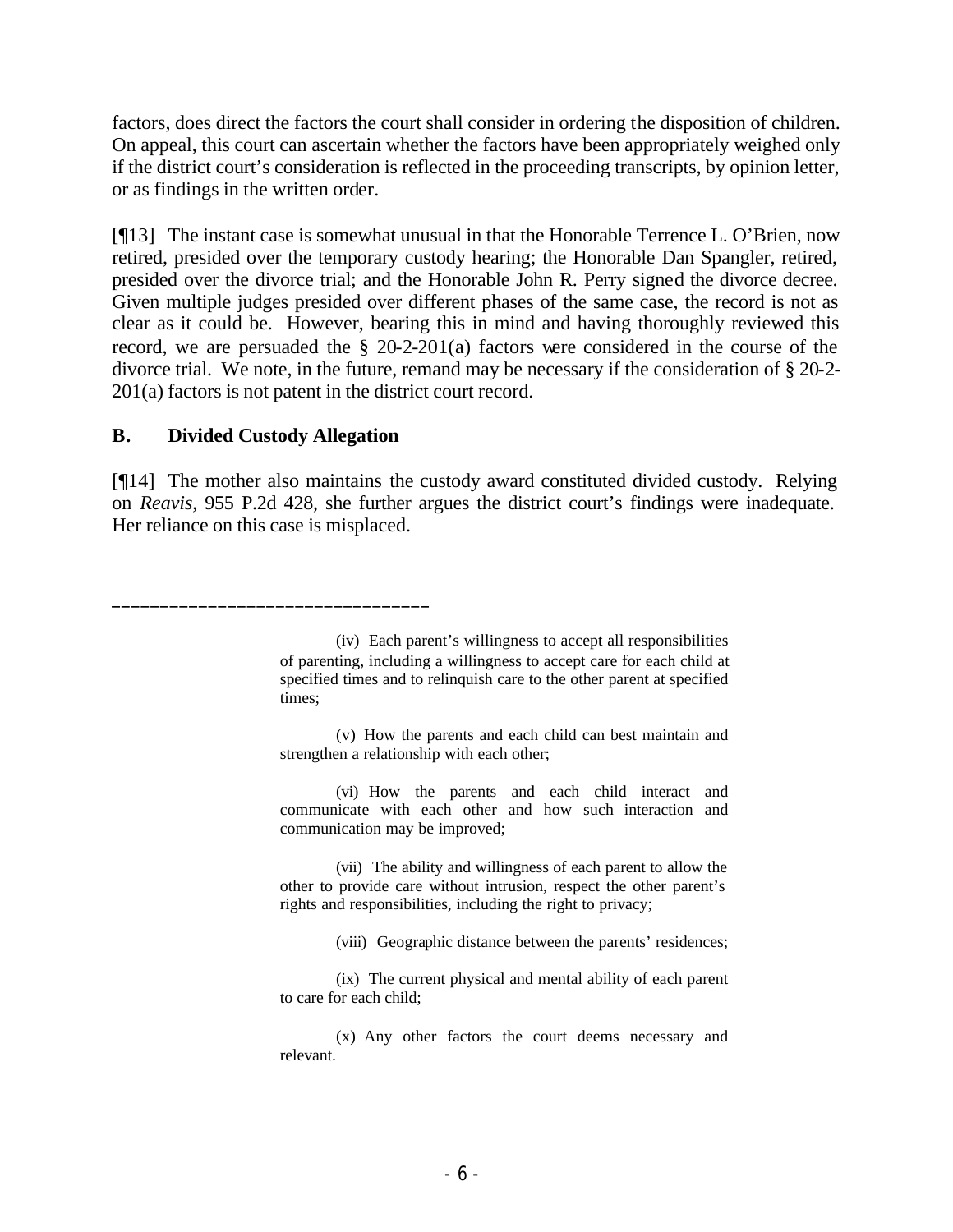[¶15] *Reavis* presented a true shared custody arrangement wherein the children were to live with one parent for nine weeks and then go back to the other parent for the next nine weeks, alternating in this manner between the two parents and the two homes. This type of divided arrangement is not favored and requires an *evidentiary* basis to support the conclusion such flux is in the children's best interest. *Reavis*, 955 P.2d at 432; *see also Martin v. Martin*, 798 P.2d 321, 322 (Wyo. 1990); *Feaster v. Feaster*, 721 P.2d 1095, 1098 (Wyo. 1986). However, "[w]e reversed in *Reavis* because there was no evidence to support the court's decision, not because it did not make findings of fact." *Resor*, 987 P.2d at 148.

[¶16] The instant custody award does not constitute a shared or divided arrangement. It is only the mother's babysitting obligation that might arguably lend a divided or shared nuance. The district court ordered, in lieu of the mother paying child support, that she provide babysitting, presumably as required by the parents' work schedules. This had been the situation provided by the temporary custody order. During the summer months, it basically meant the mother ensured child care for the boys from the time she went to work through the time the father returned from work. During the school year, it translated to her providing child care for the boys from the time school was over until the father returned from work. At trial, the father's attorney suggested this situation could be continued. The trial transcript reflects no objection by the mother, and the district judge clearly accepted the proposal stating: "That sounds all right to me if you want to."

[¶17] This babysitting requirement could as easily be characterized as a child support agreement. Such a description is at least as accurate as, and perhaps more so than, labeling it a custody determination. Further, the mother did not object to the provision. Nor did she object to what she now portrays as divided or shared custody. Excepting appeals which involve issues of jurisdiction or fundamental rights, we will not customarily consider contentions of error unless the trial court has first been apprised thereof and been given an opportunity to rule. *Dennis v. Dennis*, 675 P.2d 265, 266 (Wyo. 1984); *see also Rowan v. Rowan*, 786 P.2d 886, 889 (Wyo. 1990). Our determination that the district court was not required to make findings is not altered by the mother's arguments regarding *Reavis* or divided custody.

# **C. Weight of the Evidence**

[¶18] It is also argued that the custody award was contrary to the weight of the evidence and failed to consider the mother's primary care giver role prior to the separation. It is well established that findings of fact not supported by the evidence, contrary to the evidence, or against the great weight of the evidence cannot be sustained. *Pace,* ¶10; *Reavis*, 955 P.2d at 431; *Resor*, 987 P.2d at 148. Likewise, an abuse of discretion is present when a material factor deserving significant weight is ignored. *Id.*

[¶19] Except for a Department of Family Services (DFS) report, the custody evidence consisted exclusively of trial testimony. As noted in the facts, the father testified on his own behalf and presented four additional witnesses. The mother also testified but presented no other witnesses. Both parties acknowledged that the mother had been the primary care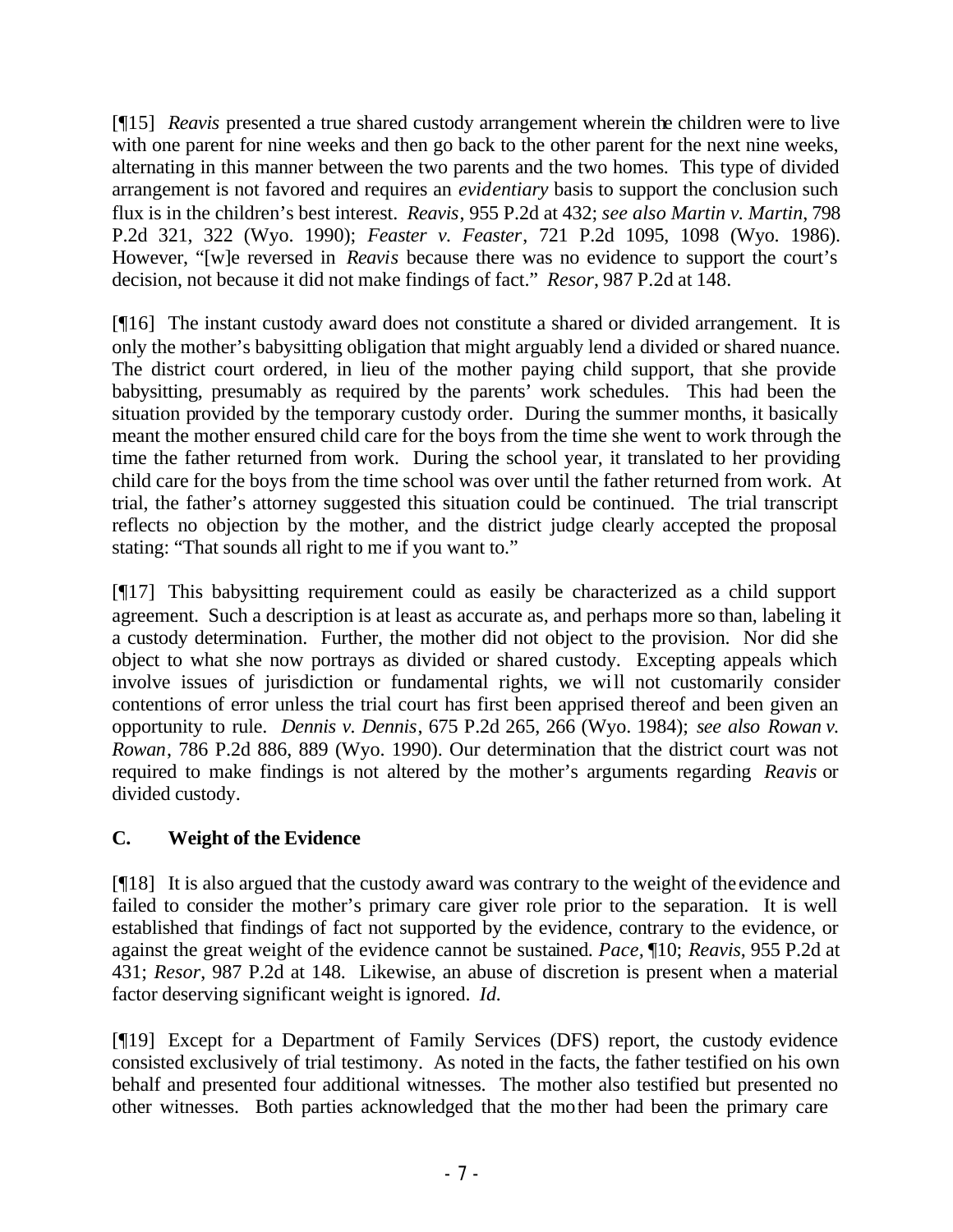giver for the children during the marriage. They both believed whoever was awarded custody should keep the family mobile home so the boys would not have to be moved. Both parties also testified DFS investigated the father in September of 1999 regarding a bruise he allegedly caused by spanking the child with ADHD. They also testified they attended counseling to improve their parenting skills and address marital issues as a result of this  $incident<sup>3</sup>$ 

[¶20] The testimony on the father's behalf indicated the mother left the family in April of 2000 on her own initiative due to alleged marital problems and her general feeling that she no longer wanted to be a full-time parent. While in their father's custody, the children did as well as, and possibly somewhat better than, they had prior to the separation. The father had a stable five-year employment history and was purchasing the family mobile home from his employer through paycheck deductions. The father's stepmother testified she lived very close to the father and would be able to assist with the children. The babysitter testified he regularly watched the boys and it was his general impression the father did a reasonable job of parenting and exerted better control of the children than the mother did. The father acknowledged that the children spent significant time in the mother's care as a babysitter because of his long work hours.

[¶21] The mother testified she left the family home in order to care for her ill mother and, now that her brother had been "released from the Boys' School," he could take on this responsibility. At the time of the temporary custody hearing, the mother had a job with irregular hours that required some evening work, but, by the time of the divorce trial, she had started a new job with daytime hours. Prior to the separation, the mother had a very sporadic work history, including multiple minimum wage jobs, which she stated was the result of accommodating her child care responsibilities. The mother also testified regarding alleged instances of the father's inadequate care of the boys, including his failure to provide school lunches or lunch money, make or keep dentist appointments, and ensure medication prescriptions were refilled.

[¶22] The trial judge is in the best position to assess the credibility of the witnesses and weigh their testimony. *Raymond v. Raymond*, 956 P.2d 329, 332 (Wyo. 1998); *Goff v. Goff*, 844 P.2d 1087, 1092 (Wyo. 1993). This entire case revolved around the assessment of credibility and the proper weight of testimony. The evidence was relatively evenly distributed. However, it is conceivable that the district court weighed the evidence that the mother essentially abandoned the family and had a recent history of personal and employment instability against her former role as primary care giver. It could have also weighed the evidence with regard to the father's parenting skills, employment stability, and conduct during the period of temporary custody to determine he was the more fit and stable

 $3$  The DFS "Notice of Conclusions" reflected that, although the allegations had been substantiated at low risk, the father's name would not remain on the Child Abuse/Neglect Central Registry. The notice also indicated the case was opened in order to provide the services the father had requested. This is presumably a reference to the counseling the father and the mother received.